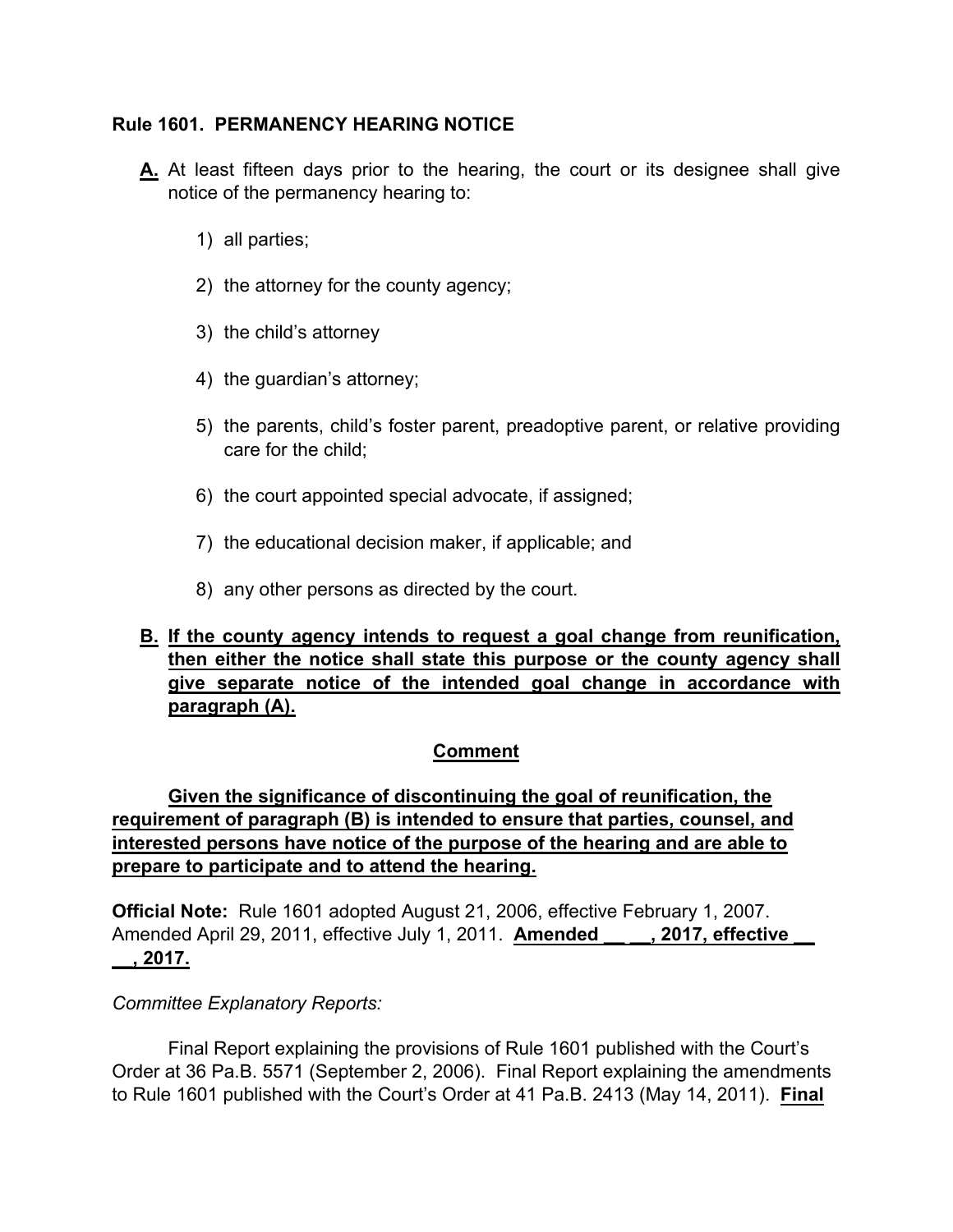**Report explaining the amendments to Rule 1601 published with the Court's Order at \_\_ Pa.B. \_\_ (\_\_ \_\_, 2017).**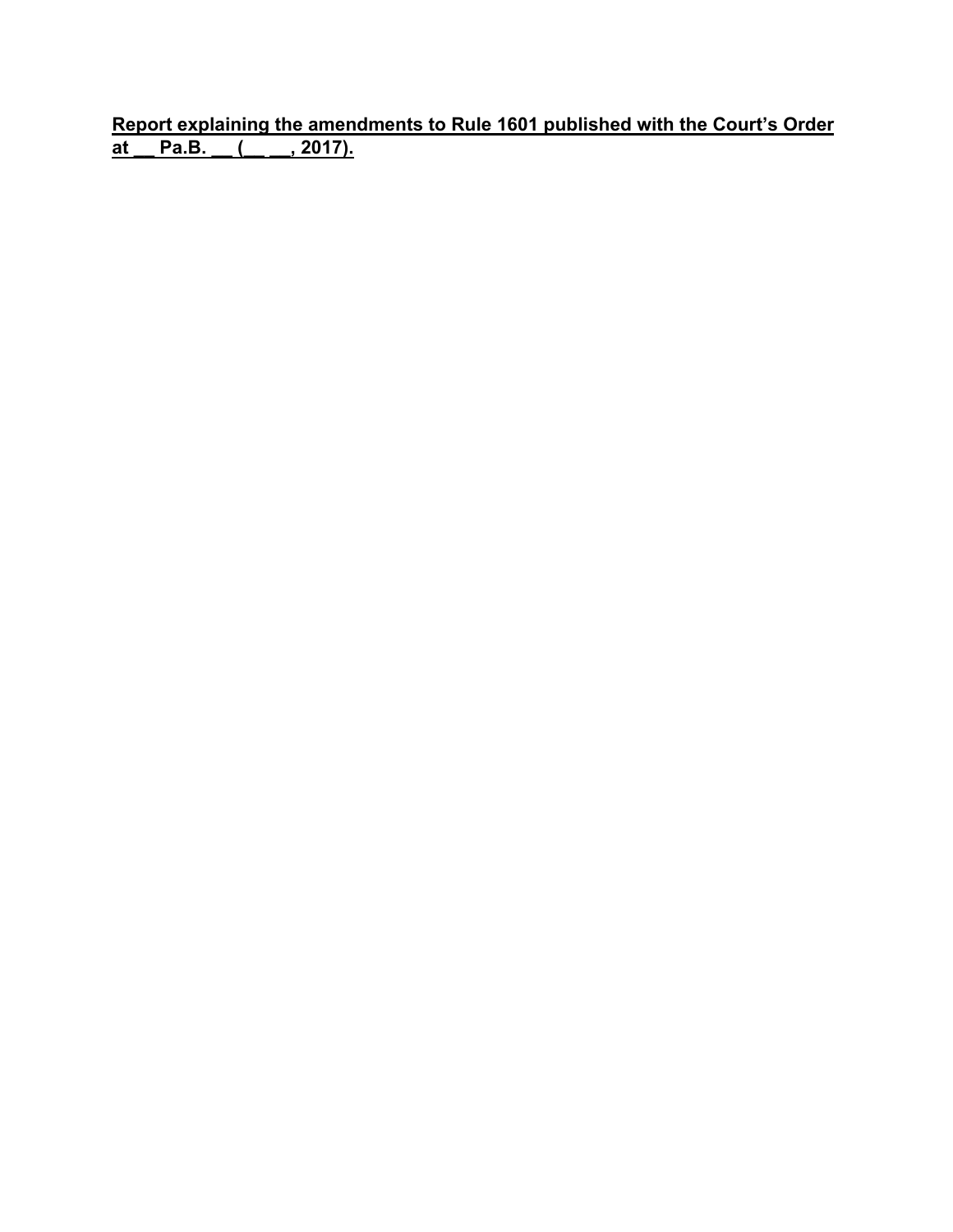### **Rule 1609. PERMANENCY HEARING ORDERS**

- A. **Court Order.** After every permanency hearing, the court shall issue a written order, which provides whether the permanency plan is best suited to the safety, protection, and physical, mental, and moral welfare of the child.
- B. **Determination made.** The court's order shall reflect a determination made pursuant to Rule 1608(D).
- C. **Transfer of custody.** If the court decides to transfer custody of the child to a person found to be qualified to provide care, shelter, and supervision of the child, the permanency order shall include:
	- 1) the name and address of such person unless disclosure is prohibited by court order;
	- 2) the limitations of the order, including the type of custody granted; and
	- 3) any temporary visitation rights of parents.

## D. **Orders on family finding.**

- 1) The court order shall indicate whether family finding efforts made by the county agency were reasonable;
- 2) If the family finding efforts were not reasonable, the court shall order the county agency to engage in family finding prior to the next permanency hearing;

#### E. **Orders concerning education.**

- 1) The court's order shall address the stability and appropriateness of the child's education; and
- 2) When appropriate, the court shall appoint an educational decision maker pursuant to Rule 1147.

## F. **Orders concerning health care and disability.**

1) The court's order shall identify, monitor, and address the child's needs concerning health care and disability; and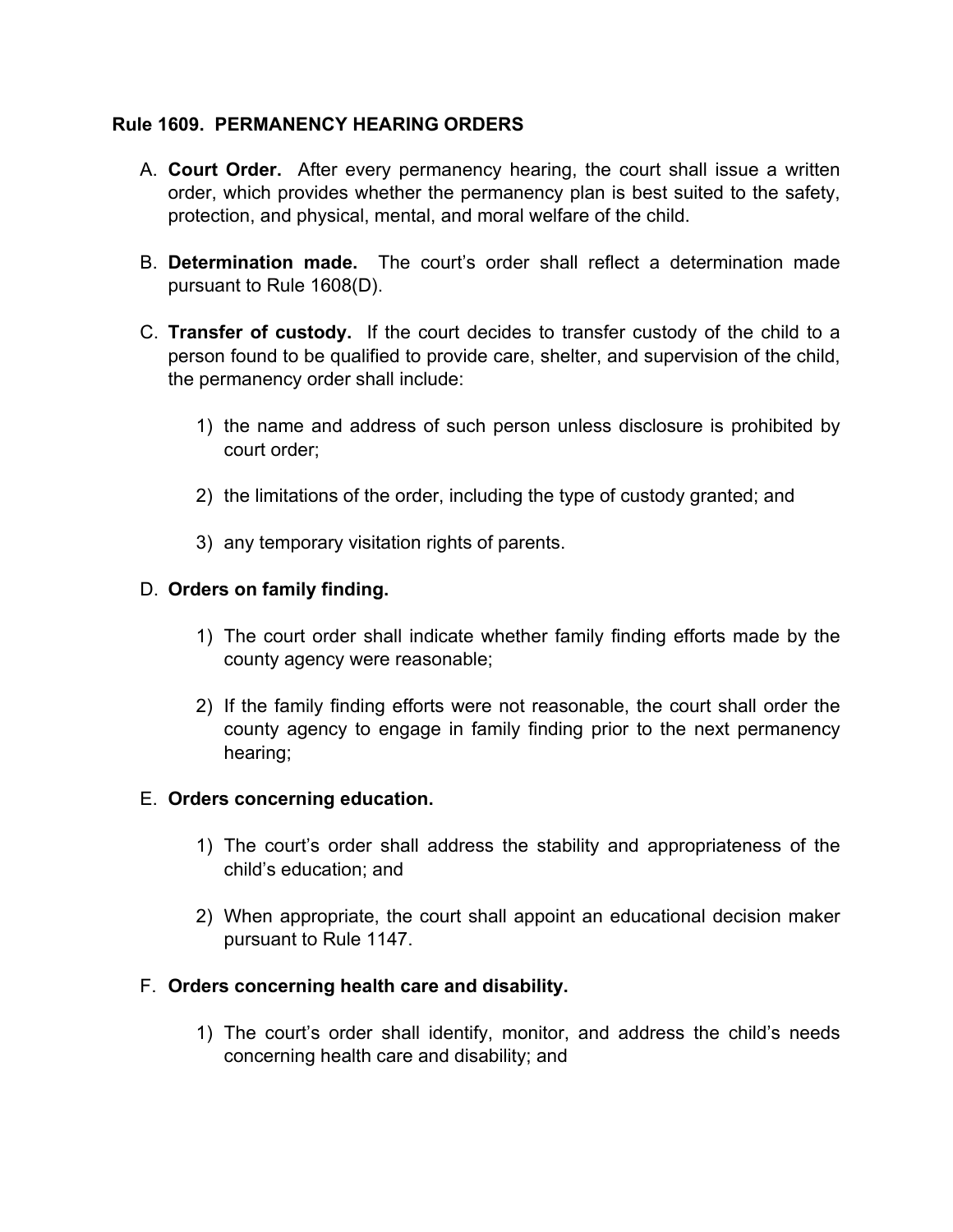- 2) The court's orders shall authorize evaluations and treatment if parental consent cannot be obtained.
- G. **Guardians.** The permanency order shall include any conditions, limitations, restrictions, and obligations imposed upon the guardian.

# **H. Orders concerning discontinuation of reunification goal. If the court orders the discontinuation of reunification as a goal and notice was not provided in accordance with Rule 1601(B), then the court may grant rehearing upon request or its own motion.**

#### **Comment**

 When issuing a permanency order, the court should issue an order that is ''best suited to the safety, protection, and physical, mental, and moral welfare of the child.'' 42 Pa.C.S. § 6351(a). *See In re S.J.,* 906 A.2d 547, 551 (Pa. Super. **[Ct.]** 2006) (citing *In re Tameka M.*, **[525 Pa. 348,]** 580 A.2d 750 (**Pa.** 1990)), for issues addressing a child's mental and moral welfare.

 Pursuant to paragraph (D), when making its determination for reasonable efforts made by the county agency, the court is to consider the extent to which the county agency has fulfilled its obligation pursuant to Rule 1149 regarding family finding. *See also* Rules 1240(B)(6), 1242(C)(2) & (3)(b) & (c), and 1330(B)(6) and Comments to Rules 1242, 1330, 1409, 1515, 1608, 1610, and 1611 for reasonable efforts determinations.

 If the requirements of Rule 1149 regarding family finding have not been met, the court is to make necessary orders to ensure compliance by enforcing this legislative mandate. *See* 62 P.S. § 1301 *et seq. See also* Rules 1210(D)(8), 1242(E)(3), and 1409(C) and Comments to Rules 1242, 1408, 1409, 1512, 1514, 1515, 1608, 1610, and 1611.

 Pursuant to paragraph (E), the court's order is to address the child's educational stability, including the right to an educational decision maker. The order should address the child's right to: 1) educational stability, including the right to: a) remain in the same school regardless of a change in placement when it is in the child's best interest; b) immediate enrollment when a school change is in the child's best interest; and c) have school proximity considered in all placement changes, 42 U.S.C. § § 675(1)(G) and 11431 *et seq.*; 2) an educational decision maker pursuant to Rule 1147, 42 Pa.C.S. § 6301, 20 U.S.C. § 1439(a)(5), and 34 C.F.R. § 300.519; 3) an appropriate education, including any necessary special education, early intervention, or remedial services pursuant to 24 P. S. § § 13-1371 and 13-1372, 55 Pa. Code § 3130.87, and 20 U.S.C. § 1400 *et seq.*; 4) the educational services necessary to support the child's